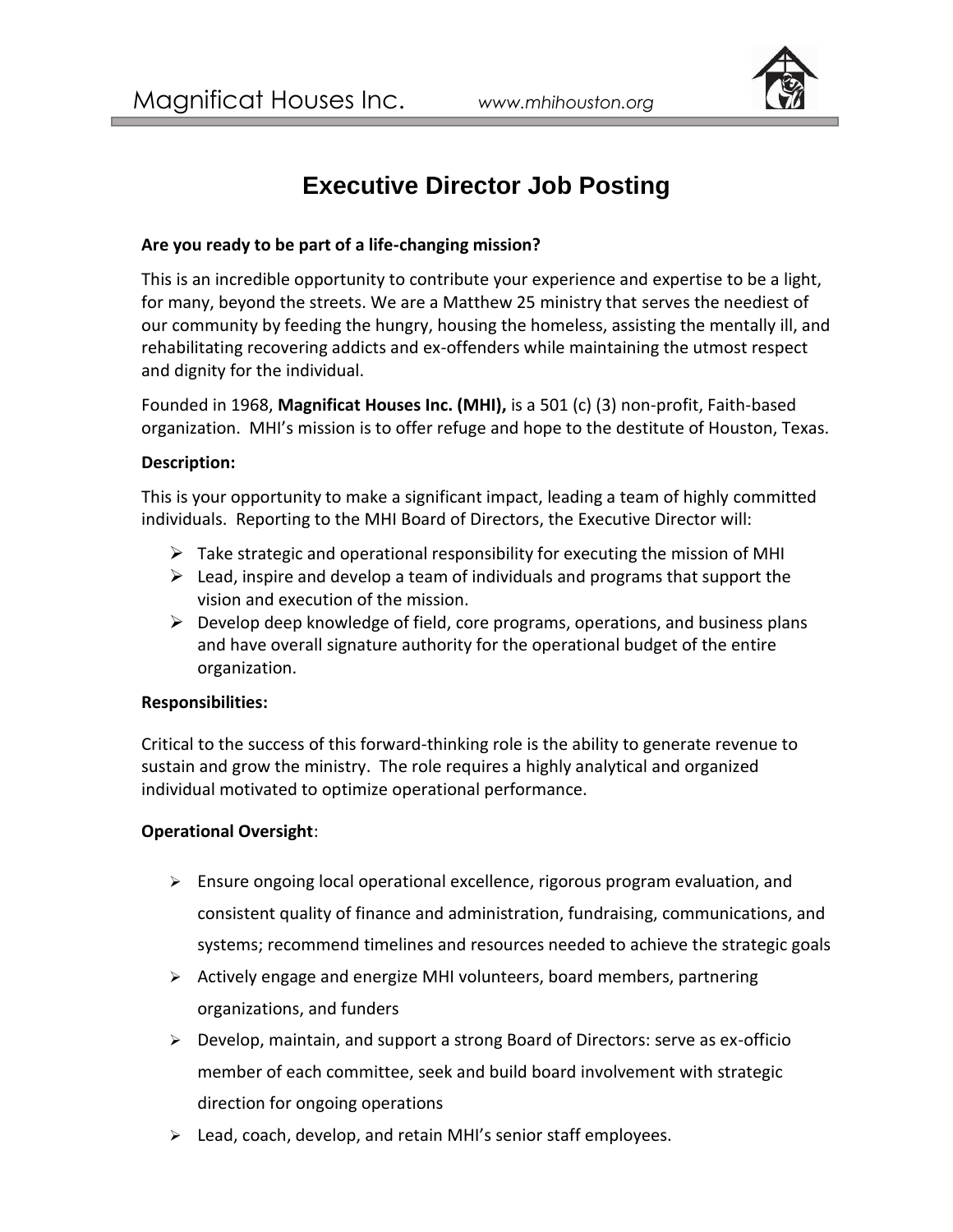➢ Create, develop and track processes and regularly evaluate program components, to measure successes that can be effectively communicated to the board, funders, and other stakeholders

### **Fundraising & Communications:**

- $\triangleright$  Expand revenue generating and fundraising activities to support existing program operations
- $\triangleright$  Deepen and refine all aspects of communications—from social media presence to external relations with the goal of creating a stronger brand

# **Planning & New Business:**

- $\triangleright$  Build partnerships, establishing relationships with private and government program funders, as well as political and community leaders
- $\triangleright$  Be an external presence that publishes and communicates program results with an emphasis on the successes of the program

# **Qualifications:**

The Executive Director will be thoroughly committed to MHI's mission. The ideal candidate will have a proven track record in leading a cohesive and engaged team, coaching and developing individual performance, and relationship management experience. Concrete demonstrable experience and other qualifications include:

#### **Required:**

- $\triangleright$  Legally authorized to work in the United States
- ➢ Bachelor's degree from an accredited university
- $\geq 10$  or more years of leadership experience
- $\triangleright$  5 or more years of experience volunteering and or working with a non-profit organization
- $\triangleright$  Strong written and oral communication skills; a persuasive and passionate communicator with excellent interpersonal and project skills
- ➢ Proficiency working with MS Office or similar productivity software
- ➢ Passion, idealism, integrity, positive attitude, mission-driven, and self-directed ability to point to specific examples of having developed and operationalized strategies that have taken an organization to the next stage of growth